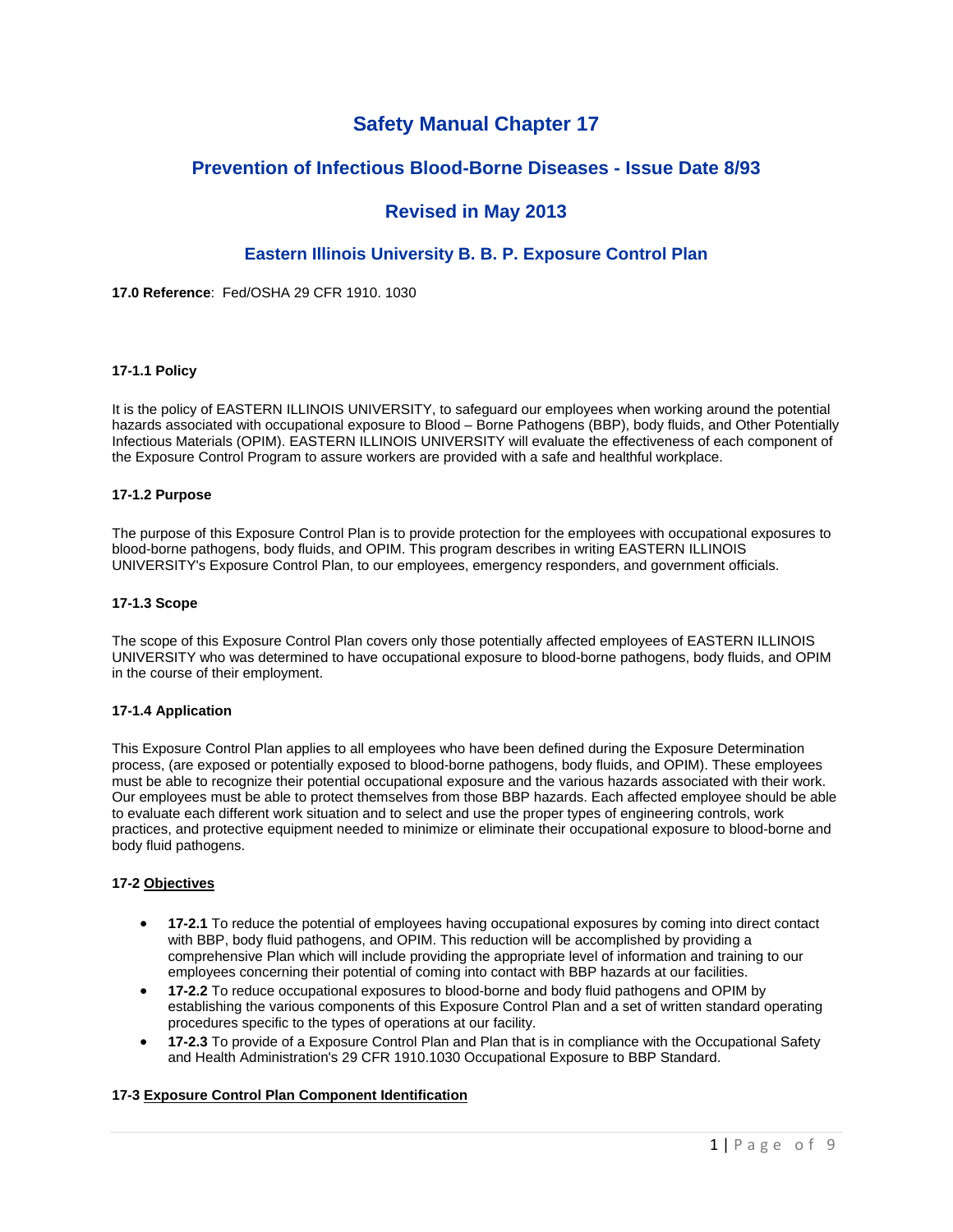This institution's written Exposure Control Plan and Plan will communicate in detail the specific Plan components required to protect our employees from occupational exposures to blood-borne Pathogens. EASTERN ILLINOIS UNIVERSITY's Exposure Control Plan will consist of the following Plan components.

- **17-3.1** An Exposure Determination will be performed by the Ad Hoc committee on BBP to create a list of the different job classifications in which some or all employees in certain job functions that have the potential occupational exposures to blood-borne Pathogens.
- **17-3.2** A Plan to assure that the proper techniques are used by employees when they handle, store, or transport containers of blood, OPIM, and regulated waste.
- **17-3.3** A Plan to assure that containers, refrigerators, and freezers containing blood and OPIM are properly labeled so as to inform everyone as to the hazards associated with the use and storage of blood, OPIM, and regulated waste.
- **17-3.4** A Plan to assure that all employees use Universal Precautions as an accepted method of control to protect employees from exposure to all human blood and OPIM and if required it will also use Universal Precautions when potentially exposed around "BODY SUBSTANCE ISOLATION".
- **17-3.5** A system to assure that all engineering controls and work practices are used by the employees to eliminate or minimize employee exposure to blood-borne Pathogens. This use of engineering controls and work practices are extremely important when workers are handling needles and sharp and broken glassware.
- **17-3.6** A series of information and training Plans to educate employees to recognize, evaluate, and control the hazards associated with the contact with BBP and the methods they can use to protect themselves at work.
- **17-3.7** This written Exposure Control Plan will be made available upon request to all employees, their designated representative(s), and emergency responders.
- **17-3.8** Our facility will establish a written schedule and a set of written standard operating procedures (SOP's) for the cleaning and decontamination (HOUSEKEEPING) of each work area as determined by the Exposure Determination process. The written schedule and the set of written standard operating procedures will be specific to the work area, the equipment, the different surfaces to be cleaned, the types of soil (contamination) present, and the tasks and procedures that are performed in the area.
- **17-3.9** It is essential that employees handle "REGULATED WASTE" properly to prevent potential exposures to blood and OPIM. Containers used for "REGULATED WASTE" will meet the design requirements and labeling or color-coded requirements that are specific to the containers intended use. This Plan will also establish specific instructions for the proper disposal of "REGULATED WASTE" in compliance with local, state, and federal regulations.
- **17-3.10** Our institution has established a specific set of procedures to provide hepatitis B vaccinations to employees who have a potential for an occupational exposure to BBP and post-exposure evaluation and follow-up for all employees who have had an occupational exposure incident to blood-borne Pathogens.

# **17-4 Exposure Control Plan Components**

The following information describes in specific detail the nine components of the Exposure Control Plan program:

Exposure Determination, Universal Precautions, Engineering Controls and Work Practices, Labeling and Signs, Employee Information and Training Plans, Housekeeping, Hepatitis B Vaccinations and Post-Exposure Follow-up, Documentation and Record keeping.

# **17-4.1 Exposure Determination**

The success of our Exposure Control Plan depends upon having a complete Exposure Determination inventory of all potentially affected employees at our facilities. The Exposure Determination will be performed by our staff to create a specific list of employees in certain job classifications which have potential occupational exposures to blood-borne Pathogens.

- **17-4.1A** The Exposure Determination will be taken by the Safety Officer to create a:
	- **OSHA CATEGORY I** list of job classifications in which ALL employees in those job classifications have occupational exposures to blood-borne Pathogens;
	- **OSHA CATEGORY II** list of job classifications in which ONLY SOME employees have occupational exposures to blood-borne Pathogens.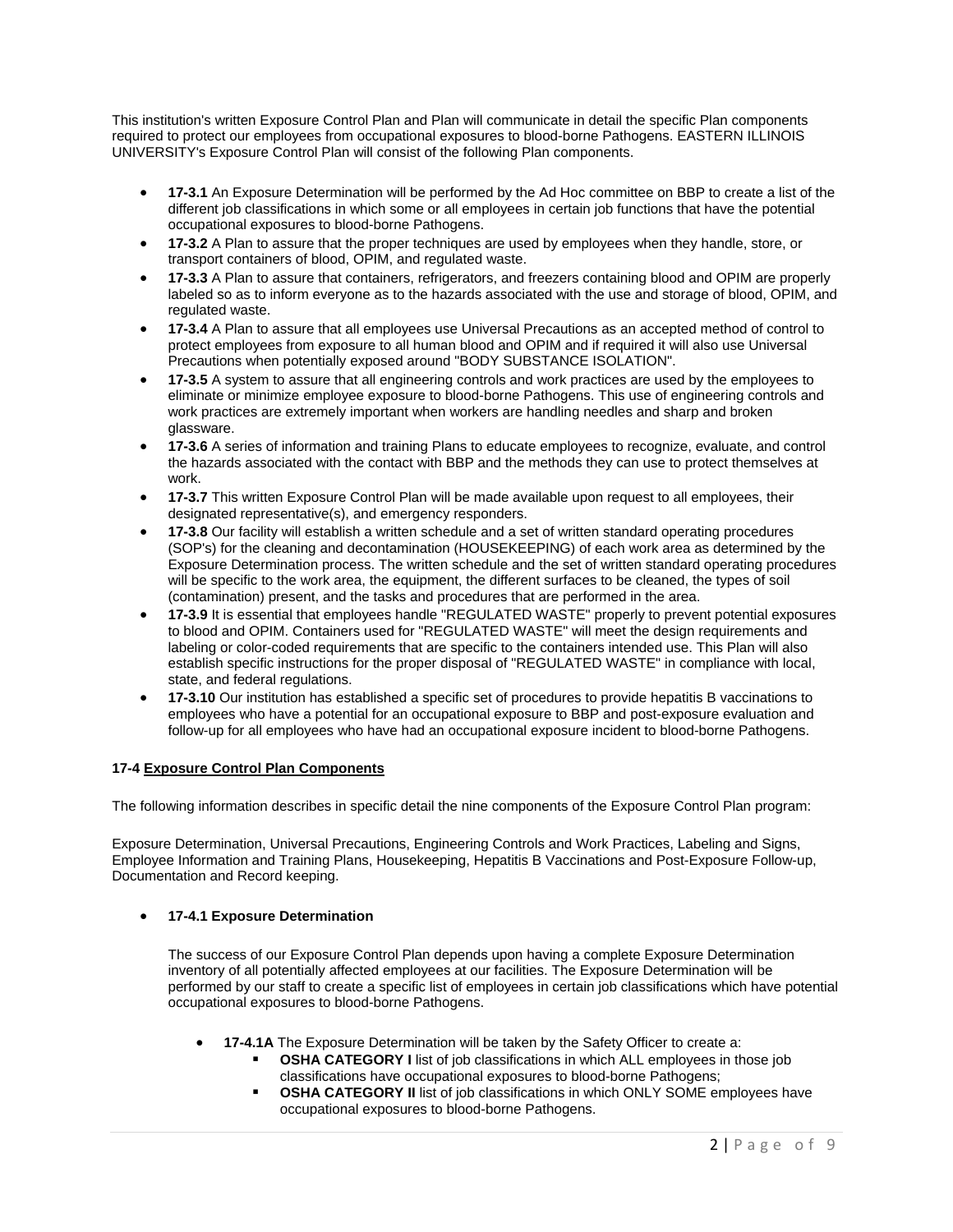**OSHA CATEGORY III** list of job tasks, procedures, and groups of employees with closely related tasks in which occupational exposures to BBP without regard for the use of Personal Protective Equipment.

The following list conforms to the above criteria:

#### **OSHA CATEGORY I**

Administration MD Staff Physician Physician Assistants Advance Practice Nurses Radiology Technologist Administrative nurse Staff nurse Medical Technologist Medical student lab assistant Building Service Workers and Supervisors - Housing Student BSW Workers - Housing Building Mechanics - Housing Student Janitors - Housing Plumbers Safety Officer Police Officers All Supervisors of employees in Category I Category I employees will receive the HEP B vaccine series or sign a release statement.

## **OSHA CATEGORY II**

Student night help - Clinical Services Residence Hall Counselors Associate Residence Hall Counselors (Graduate Students) Resident Assistants (Students) Conference Assistants (Students ) -- washing linen Intercollegiate Staff Athletic Trainers Intercollegiate Athletic Coaches Intercollegiate Equipment Managers Graduate Assistant Intercollegiate Athletic Trainers Graduate Assistant Intercollegiate Athletic Coaches Intercollegiate Student Athletes Student Athletic Trainers Intercollegiate Student Managers Equipment room workers Athletic Student Managers First aid/CPR teachers/instructors Laboratory teachers Building Service Workers and Supervisors (FPM, Union) Construction Laborers Grounds Personnel **Electricians** Laborer-Electrician **Carpenters Painters** Category II employee will be offered the HEP B vaccine at the host department's cost.

#### **OSHA CATEGORY III**

Clean up blood after an accident Food Service Workers Trash removal Laundry First Aid Care of open wounds (cleansing, suturing, etc.) Vaginal and rectal exams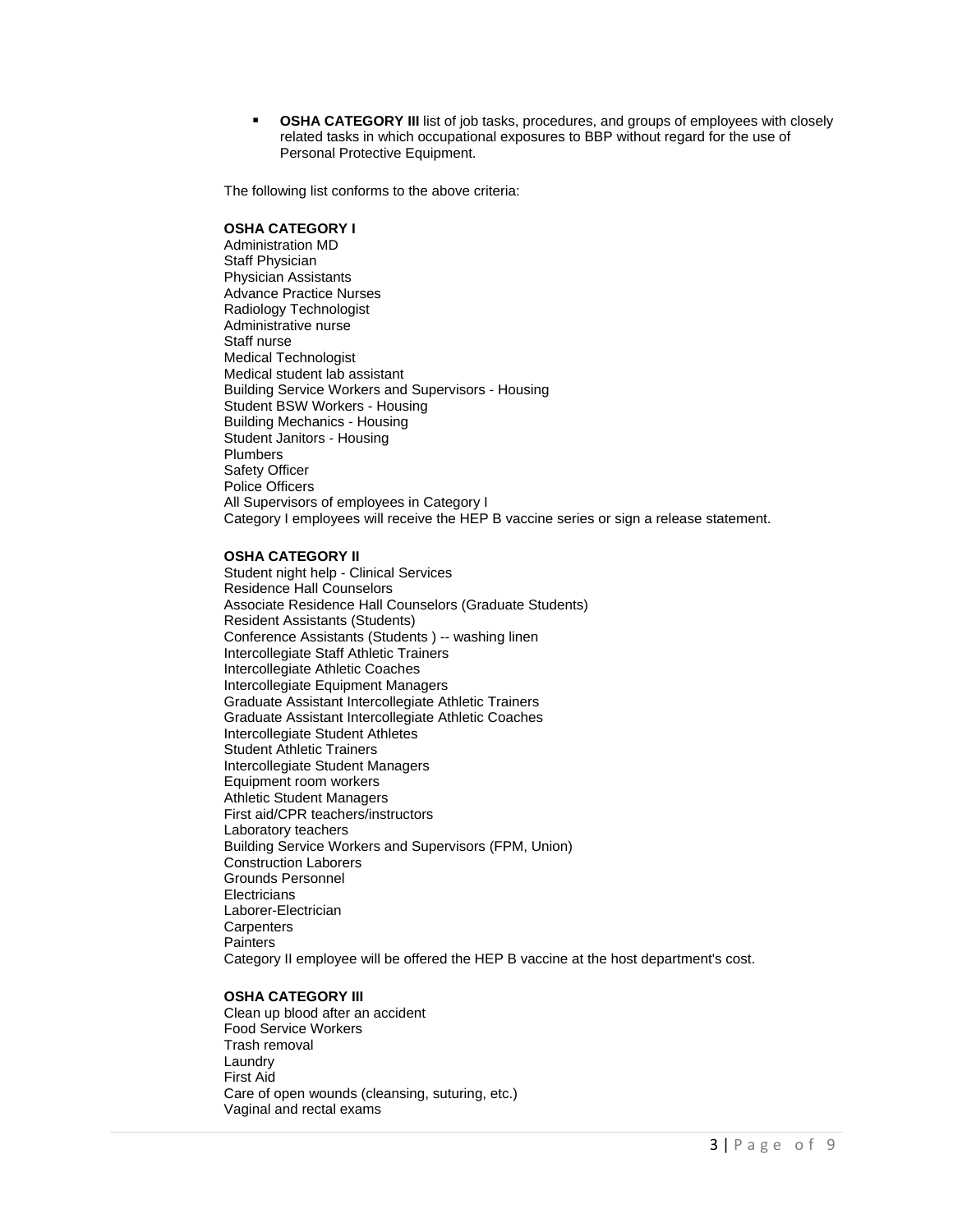Venipuncture, urine, and blood testing--testing of other body fluids and tissues Contact and cleaning up of vomitus and epistaxis Infections CPR if necessary CPR Mouth to mouth resuscitation Management of open wounds Management of compound fractures/dislocations Blister care Soiled laundry/linen Cleaning surfaces Disposing of biohazardous bags/Sharp's boxes Area clean up (indoor and outdoor) Unplugging drains or vents Preparing facilities for public use Broken sewer pipes (outside and inside) Overflowing toilets Emptying of Waste receptacles Replacement of glass Changing light bulbs Replacing break glass stations and broken exit signs Category III employees may choose to receive the HEP B vaccine series at the employee cost.

# **17-4.2 Universal Precautions**

In order to protect the safety and health of our employees, visitors, patients, and emergency responders, this facility will mandate the use of Universal Precautions when performing specifically defined task, jobs, operations, or procedures. This Plan will assure that all employees use Universal Precautions as an accepted method of control to protect employees from exposure to all human blood and OPIM, and if required it will also use Universal Precautions when potentially exposed around "BODY SUBSTANCE ISOLATION". An annual review of the various tasks that are performed at this facility. The Infection Control Officer will perform the annual review with the cooperation of the affected departments.

## **17-4.3 Engineering Controls and Work Practices**

A system to assure that all engineering controls and work practices are used by the employees to eliminate or minimize employee exposure to blood-borne Pathogens. Engineering Controls are used to isolate or remove the BBP hazards from the workplace. Work Practice Controls are used to reduce the likelihood of exposure by altering the manner in which a task is performed. Engineering Controls and Work Practice Controls are extremely important when workers are handling waste materials, needles, and sharp and broken glassware. Another engineering control that can be used to protect workers is a biological safety cabinet that is mechanically ventilated.

# **17-4.4 Labeling and Signs**

A key element of the EASTERN ILLINOIS UNIVERSITY's Exposure Control Plan program is to provide immediate information about the hazards of human blood, OPIM, and regulated waste by using labels, signs, red bags, specially marked containers, storage areas, infected equipment, refrigerators, and freezers. The Departments are responsible for the proper use of labels which could include the following:

- **17-4.4A** A system to assure that the proper techniques are used when employees handle, store, or transport containers of blood, OPIM, and regulated waste.
- **17-4.4B** Containers, refrigerators, and freezers containing blood and OPIM are properly labeled to inform everyone of the hazards associated with the use, transport, shipping, and storage of blood, OPIM, and regulated waste.
- **17-4.4C** All containers of potentially infectious blood, blood components, or blood products at this facility must be properly labeled. A proper label must include at least the use of the BIOHAZARD symbols, fluorescent orange, or orange-red background with contrasting.
- **17-4.4D** If anyone finds a container of blood, OPIM, and regulated waste that is not properly labeled, they should contact the Department Head.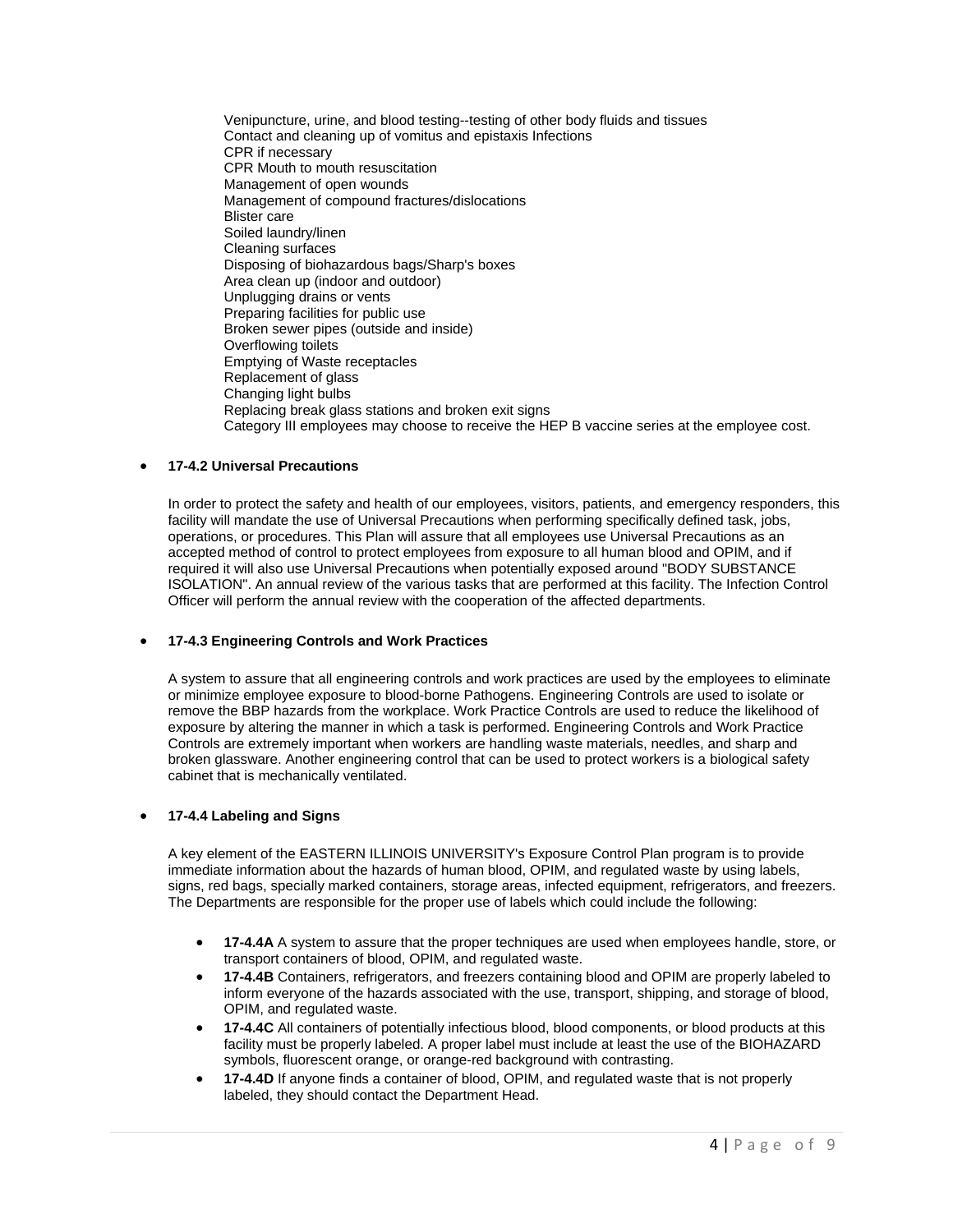- **17-4.4E** Employees should never remove, deface, or change a label on a container without first getting specific directions from their supervisors.
- **17-4.4F** Signs will be posted at the entrance to HIV and HBV Research Laboratory and Production Facilities.

# **17-4.5 Employee Training**

Employees are expected to perform at the level in which they have been trained. Employees training programs give the employee the needed tools (information, equipment, materials, and skills) to make the necessary informed decisions to protect themselves. This Plan's effectiveness will depend on the quality of our employee information and training Plan. The Department Head will be responsible for providing the different types of information and training to their department employees, and will consist of, but is not limited to, the following:

- **17-4.51** An annual Exposure Control Plan Training will be presented to all new and existing employees. This training Plan will consist of written materials, lectures, discussion groups, videos, and questions and answers to present all the material covered in BBP Standard and the written Exposure Control Plan and Program. This training Plan will be provided at no cost to the employee and during the employees working hours.
- **17-4.52** Employees will receive specific training when they are called upon to perform certain duties which are considered by the Department Head to require additional training when an employee is assigned to a new department or job function. Employees will also receive training when there is a modification of tasks or procedures.
- **17-4.53** All employees should know about the existence, availability and location of the written Exposure Control Plan Program, emergency response and first aid equipment and procedures, and accessible copy of the OSHA regulations and any specific explanations of how the OSHA Standard affects our workplace. It also provides information to assist the worker in his or her efforts to protect themselves from these hazards.
- **17-4.54** Employees will receive specific training on the epidemiology, symptoms, and modes of transmission of blood-borne Pathogens.
- **17-4.55** Employees will receive specific training about this Exposure Control Plan and the steps the employee must take to obtain a copy of the Plan.
- **17-4.56** Employees will receive specific training about the appropriate methods for recognizing tasks and other activities that may involve exposure to blood and OPIM.
- **17-4.57** Employees will receive specific training about the use and limitations of the various methods that employees can use to prevent or reduce exposure including engineering controls, work practices, and personal protective equipment. They should understand the proper process for selecting, using, storing, handling, decontamination, and disposal of the personal protective equipment.
- **17-4.58** Employees will receive specific training about this facility program to provide Hepatitis B vaccination series, post-exposure evaluation, and follow-up if any employee involved with a BBP exposure incident. Employees should understand the basics of the Hepatitis B vaccine, it's efficacy, safety, method of administration, the benefits of being vaccinated, and that the vaccination will be offered free of charge to the employee.
- **17-4.59** Employees will receive specific training about the program to assure that areas with BBP are posted with signs and that all containers of potentially infectious blood, blood components, or blood products at this facility must be properly labeled.
- **17-4.510** Employees will receive specific training about their potential for occupational exposures to BBP and OPIM and be provided an opportunity for an interactive time of questions and answers with the instructor during the training program.
- **17-4.6 Housekeeping**

Effort to reduce workers' occupational exposures to blood, OPIM, and regulated waste is by using specific housekeeping techniques for the cleaning, disinfection, sanitizing, and decontamination of the work environment. A written set of guidelines and a schedule for the cleaning of the work areas, work surfaces, and equipment will be established. The guidelines will be based upon the location of the facility, the type of surface to be cleaned, the type of soil present, and the task and procedures being performed in the area.

**17-4.7 Hepatitis B Vaccination and Post-Exposure Follow-Up**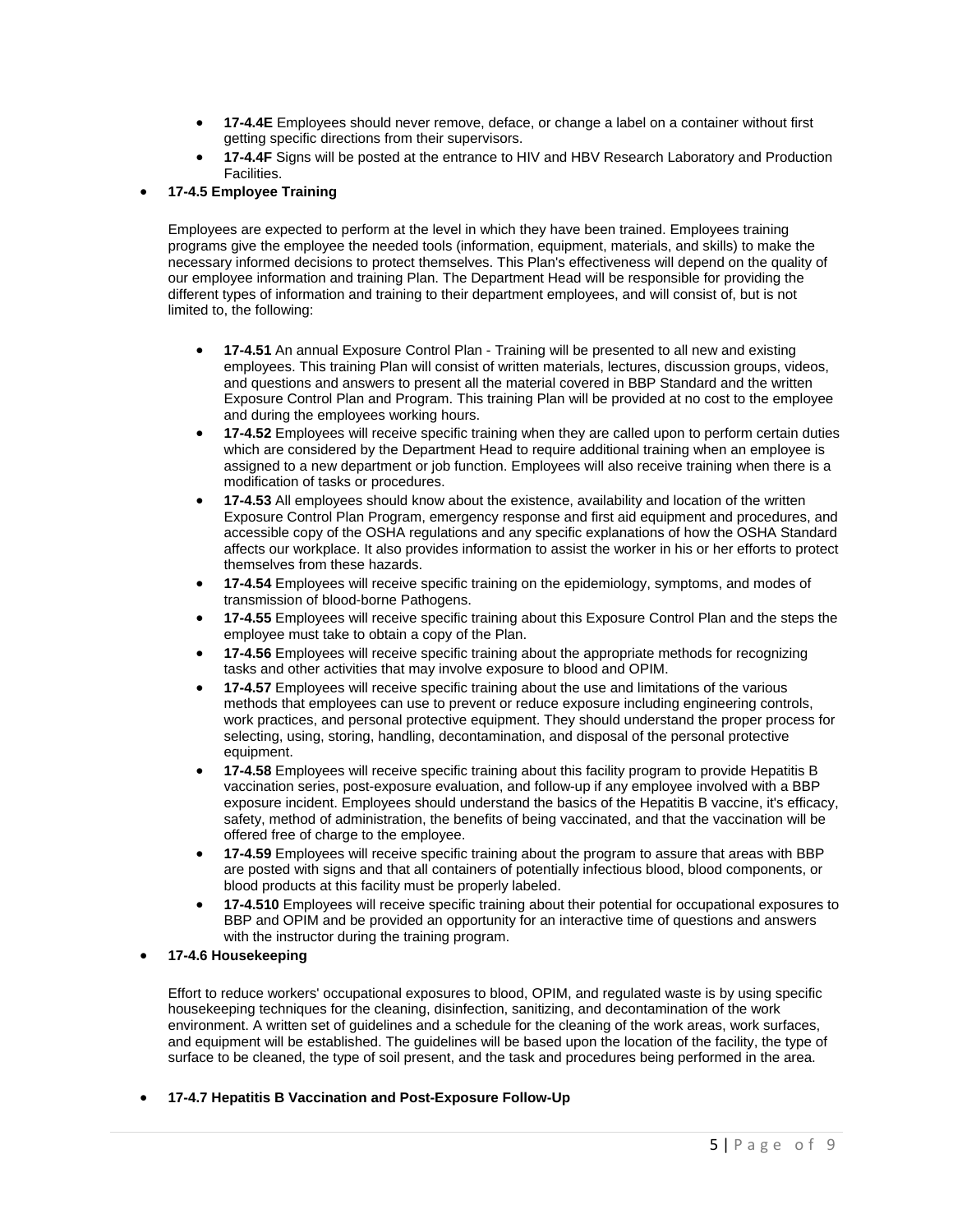This institution will make available (to those employees with occupational exposures to BBP) the Hepatitis B vaccination series. This institution will also make available a post-exposure evaluation and follow-up if any employee is involved with a BBP exposure incident. The cost of the BBP exposure evaluation, follow-up, Hepatitis B vaccination, procedures, and prophylaxis will be paid for by this employer and will be provided at a reasonable time and place. All procedures will be reviewed and approved by a licensed physician and in accordance with the U.S. Public Health Service's current procedures.

## **17-4.8 Documentation and recordkeeping**

EASTERN ILLINOIS UNIVERSITY's complete Exposure Control Plan and Program will be conveyed and documented in writing and all written records will be retained in the Department Head's office. A copy of this Written Exposure Control Plan and Program, including Medical records, hepatitis B vaccination series status, the Hazard Determination References, letters, training program content and attendance records, and any other program materials and information will be kept in the Personnel Office. Records will be made available upon request to OSHA officers, employees, and employee representatives. Every effort will be made to protect the confidentiality of our employees' medical records.

### **17-5 Eastern Illinois University Department of Environmental Health & Safety**

#### **Needle Stick Injury Procedures**

During the course of your work, you may be exposed to injury from needles or glass that may have been exposed to blood-borne pathogens, such as HIV or HBV. In the event that you suffer from such an injury the following procedures are recommended:

## **17-5.1 Clean-Up -- Employee.**

Immediately clean the injured area of the body in the manner in which you have previously been trained by your supervisor. This includes at a minimum thoroughly washing the affected body part (s) with strong soap.

## **17-5.2 Clean-Up -- Needle, Glass, or Sharp Object.**

The employee should not attempt to secure the sharp object, but should call the supervisor after cleanup. The supervisor will carefully secure the needle, glass, or sharp object in a separate and marked sharps container for testing purposes.

# **17-5.3 Reporting.**

- o **17-6.3A** Employees will report the needle stick injury to your supervisor immediately.
- **17-6.3B** Supervisors will report the needle stick injury to Health Service Director at the Health Service 581-3013 and to the Campus Safety Officer 581-7068.

# **17-5.4 Supervisors Investigation.**

In addition to securing the needle, glass or object, the supervisor will conduct an investigation to determine how the injury happened, who the patient/student involved was, their name, address, phone number, and any health details that the patient/student may wish to provide. Supervisors must not ask whether the person has tested positive for HIV or HBV. Other personnel will ask the appropriate questions about HIV or HBV.

# **17-5.5 HBV/HIV Screening.**

An employee who has been involved in a needle stick injury may, at his or her option, submit to a screening program for exposure to HBV/HIV. This screening program may be administered by the Coles County Health Department, or by the Eastern Illinois University Health Services Director. All counseling sessions, both pre-screening and postscreening, will be conducted by the Coles County Health Department.

#### **17-6 Internal Procedures For Follow-Up of Needle Stick Injury Cases**

# **17-6.1 Follow up (Safety Officer).**

The Safety Officer will conduct a separate investigation to determine how the injury happened, whether the accident was preventable, and any health details that the patient/student may wish to provide. In addition, the Safety Officer and/or the Health Services Director may inquire as to whether the patient/student is willing to submit to voluntary HIV/HBV testing. The Safety Officer and the Director will work out each such situation on a case-by-case basis before either proceeds to question the student/patient.

# **17-6.2 Follow up (Health Services Director).**

The Director will submit any samples, instruments, etc. for testing. If the patient/student and/or the employee is willing to voluntarily submit to HIV, HBV testing, the Health Service Director will counsel with the person,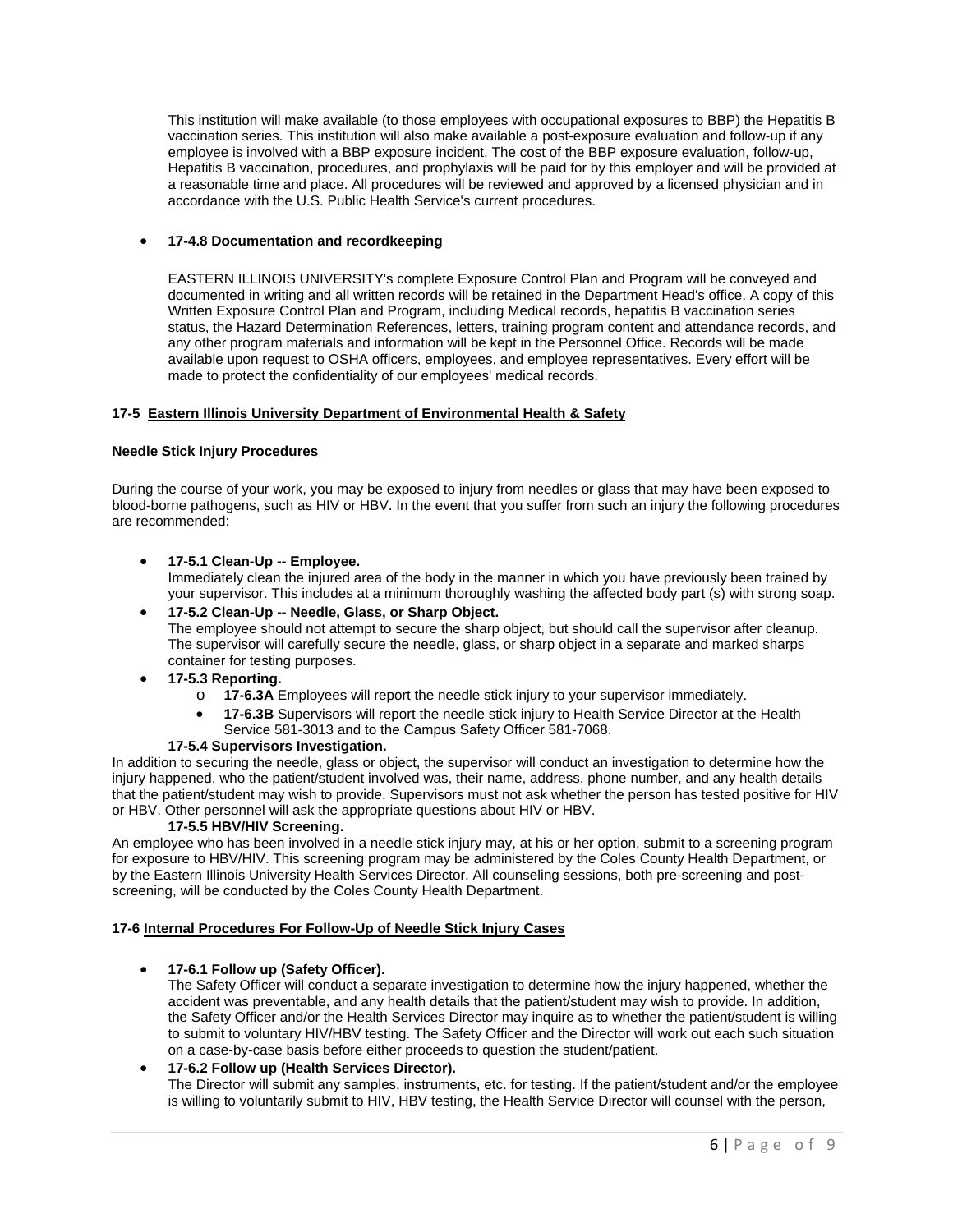and then refer them to a laboratory for the collection of a sample. The laboratory will report results of the testing to the Director who shall take appropriate steps to maintain the confidentiality of all persons involved. In the event that initial testing or follow-up screening of the employee or student indicates that there is cause for concern of the health of the employee, then the Director shall confer with the administration in regard to the next steps to be undertaken.

# **17-7 Definitions**

**17-7.1 blood-borne Pathogens**

Pathogenic microorganisms that are present in human blood. These pathogens include, but are not limited to, hepatitis B virus (HBV) and human immunodeficiency virus (HIV).

- **17-7.2 Clinical Laboratory** Diagnostic or other screening procedures are performed on blood.
- **17-7.3 Director** Director of the National Institute for Occupational Safety and Health.
- **17-7.4 Disinfect** To inactivate virtually all recognized pathogenic microorganisms.
- **17-7.5 Engineering controls** Isolate or remove the hazard from the workplace. **17-7.6 Exposure Incident**
	- Eye, mouth, other mucous membrane that results from the performance of an employee's duties.
- **17-7.7 Infectious Waste** Blood and blood products, contaminated sharps, pathological wastes, and microbiological wastes.
- **17-7.8 Occupational Exposure**

Reasonably anticipated skin, eye, or mucous membrane contact with blood or OPIM that may result from the performance of an employee's duties.

**17-7.9 Other Potentially Infectious Materials**

Body fluids: semen, vaginal secretions, cerebrospinal fluid, synovial fluid, pleural fluid, pericardial fluid, peritoneal fluid, amniotic fluid, saliva in dental procedures, and any body fluid that is visibly contaminated with blood. Any unfixed tissue or organ from a human (living or dead) HIV or HBV containing cell or tissue cultures, organ cultures and blood, organs or other tissues from experimental animals infected with HIV or HBV.

**17-7.10 Parenteral**

Exposure occurring as a result of piercing the skin barrier.

**17-7.11 Patient**

Any individual, living or dead, whose blood, body fluids, tissues, or organs may be a source of exposure to the employee.

**17-7.12 Personal Protective Equipment**

Specialized clothing or equipment worn by an employee to protect him/her from a hazard.

- **17-7.13 Production Facility** A facility engaged in industrial-scale, large-volume production of HIV or HBV.
- **17-7.14 Sharps**

Any object that can penetrate the skin including needles, scalpels, and broken capillary tubes.

**17-7.15 Sterilize** 

The use of a physical or chemical procedure to destroy all microbial life.

- **17-8.16 Universal precautions**  Method of infection control in which all human blood and certain human body fluids are treated as if known to be infectious for HIV, HBV, and other blood-borne pathogens.
- **17-7.17 Work Practice Controls** Controls that reduce the likelihood of exposure by altering the manner in which a task is performed.

# **17-8 Standard Operation Procedure Body Fluids Clean Up**

Precautions must be observed when dealing with body fluids of any types and amounts. The only safe assumption during cleaning up of body fluids is that the fluid contains the infectious HIV, HBV, or various and other blood-borne pathogens. Where differentiation of types of body fluids is difficult or impossible, all body fluids are to be considered as potentially infectious.